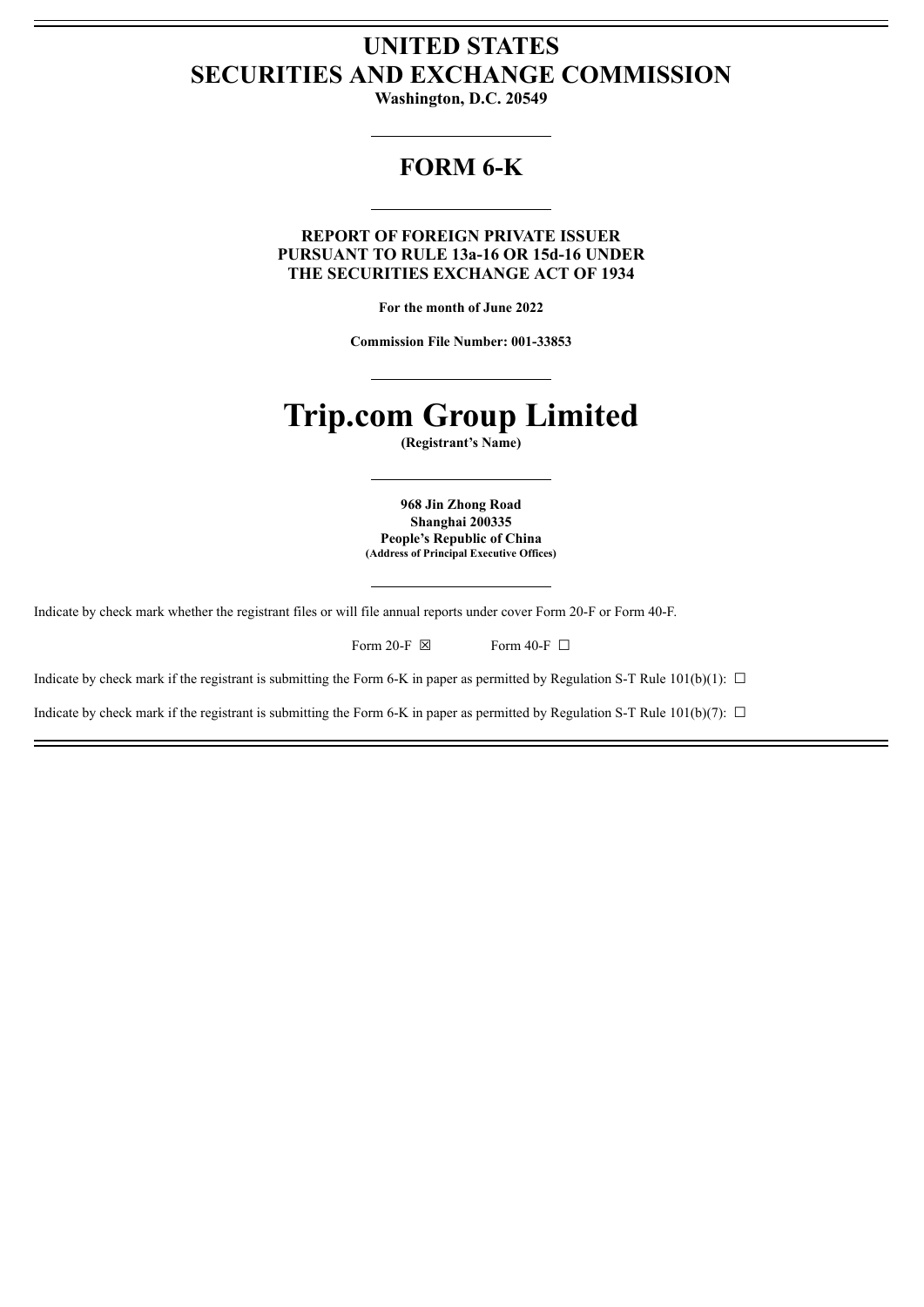#### **EXPLANATORY NOTE**

We made an announcement dated June 14, 2022 with The Stock Exchange of Hong Kong Limited in relation to the date of audit committee meeting and announcement date of first quarter of 2022 results. For details, please refer to exhibit 99.1 to this current report on Form 6-K.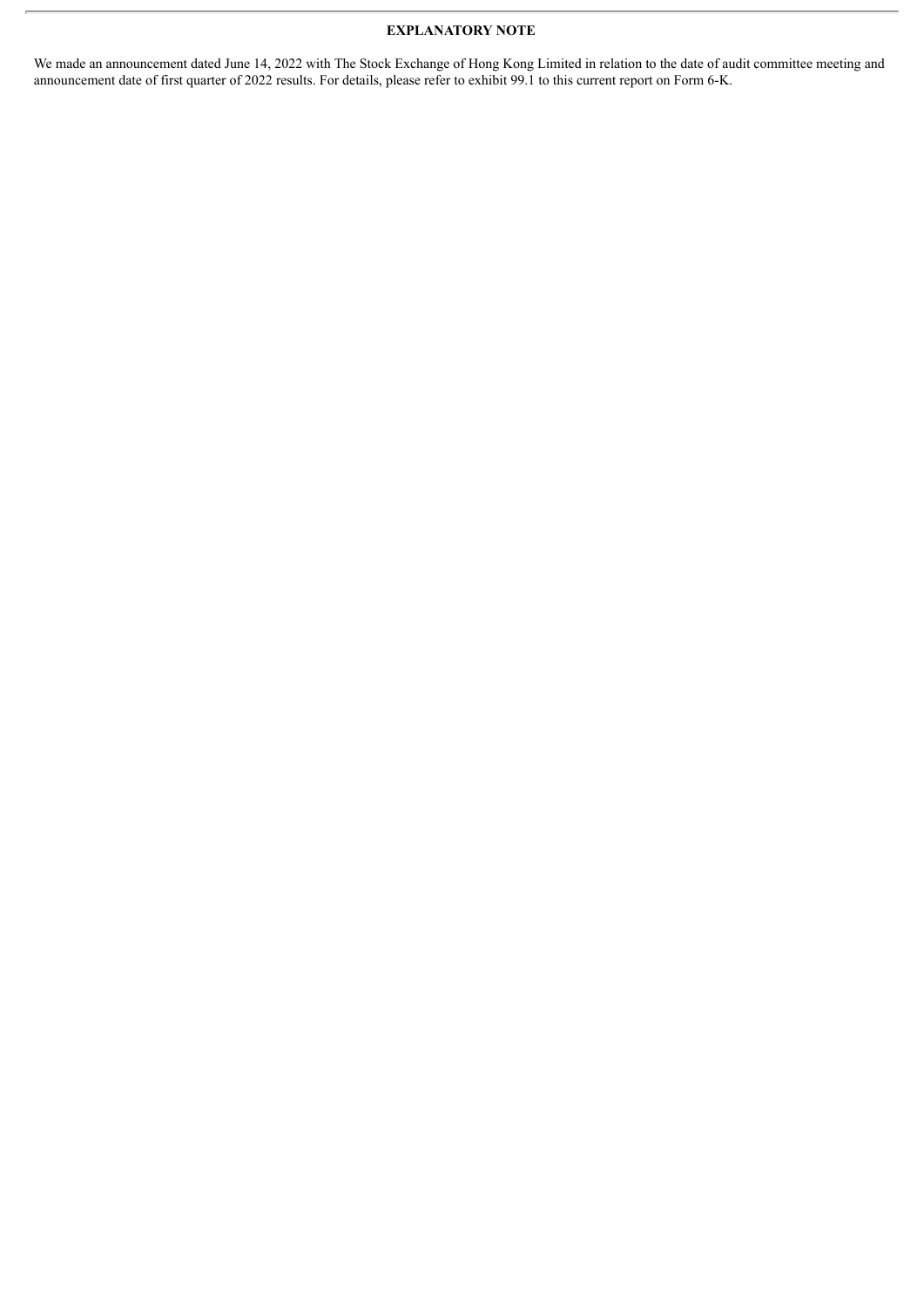#### **Safe Harbor Statements**

This announcement contains forward-looking statements. These statements are made under the "safe harbor" provisions of the U.S. Private Securities Litigation Reform Act of 1995. These forward-looking statements can be identified by terminology such as "will," "expects," "anticipates," "future," "intends," "plans," "believes," "estimates," "potential," "continue," "ongoing," "targets," and similar statements. Statements that are not historical facts, including statements about the allotment and issuance of ordinary shares and additional net proceeds, are or contain forward-looking statements. Forward-looking statements involve inherent risks and uncertainties. A number of factors could cause actual results to differ materially from those contained in any forward-looking statement. All information provided in this announcement is as of the date of this announcement and are based on assumptions that we believe to be reasonable as of this date, and we do not undertake any obligation to update any forward-looking statement, except as required under applicable law.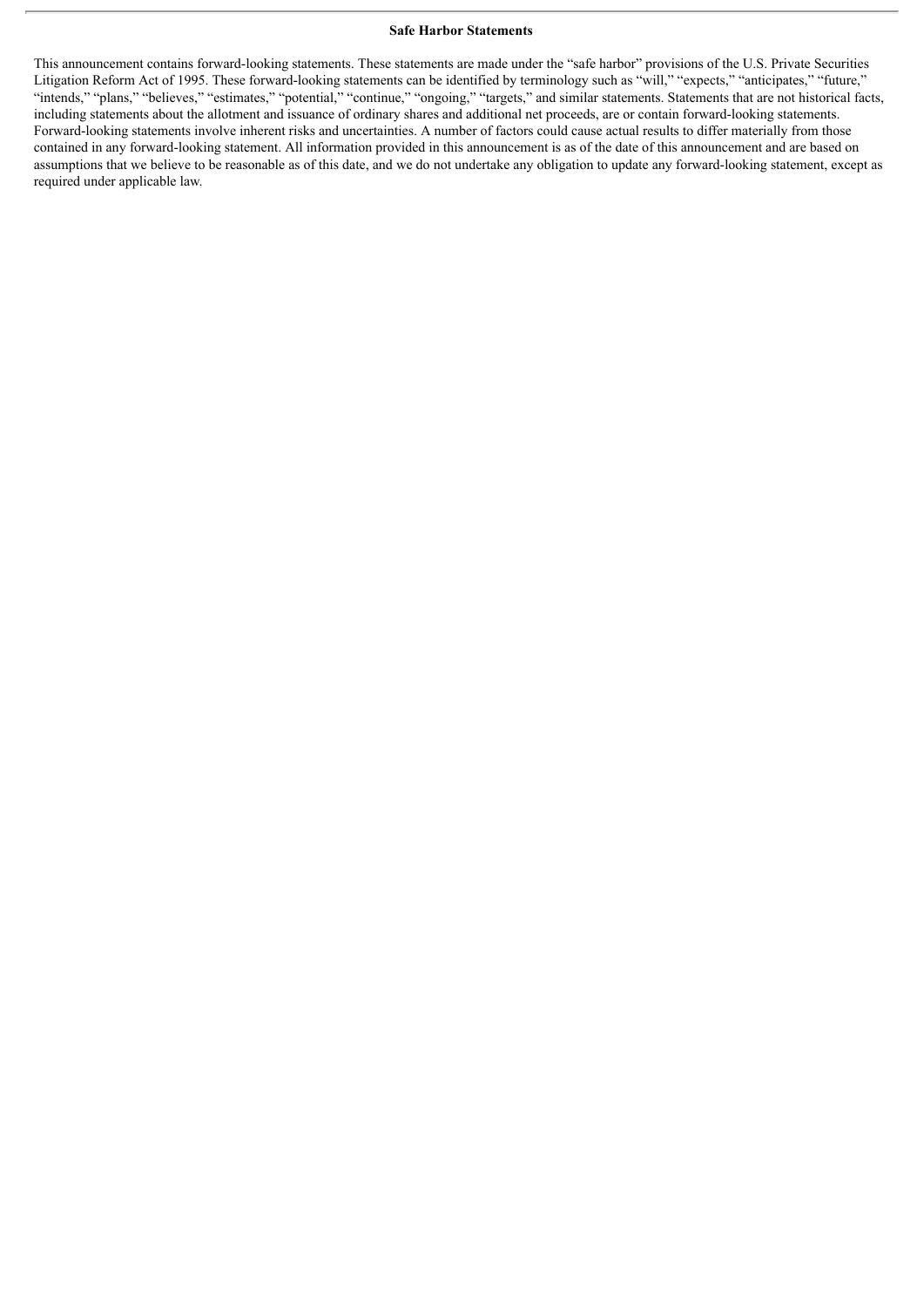## **Exhibit No. Description**

99.1 Announcement — Date of Audit Committee Meeting and Announcement Date of First Quarter of 2022 Results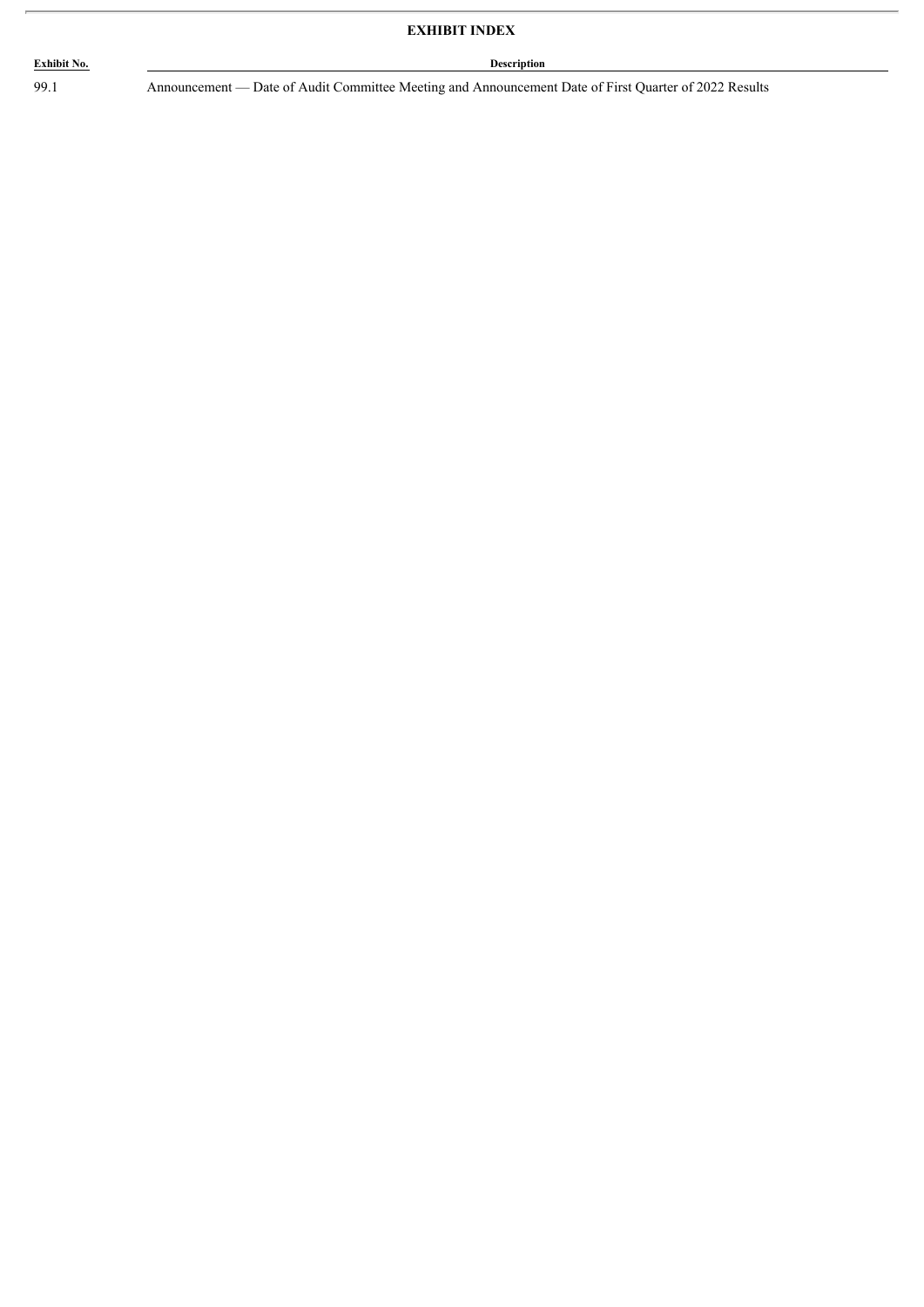Pursuant to the requirements of the Securities Exchange Act of 1934, the registrant has duly caused this report to be signed on its behalf by the undersigned, thereunto duly authorized.

### **TRIP.COM GROUP LIMITED**

By : /s/ Cindy Xiaofan Wang Name : Cindy Xiaofan Wang

Title : Chief Financial Officer

Date: June 14, 2022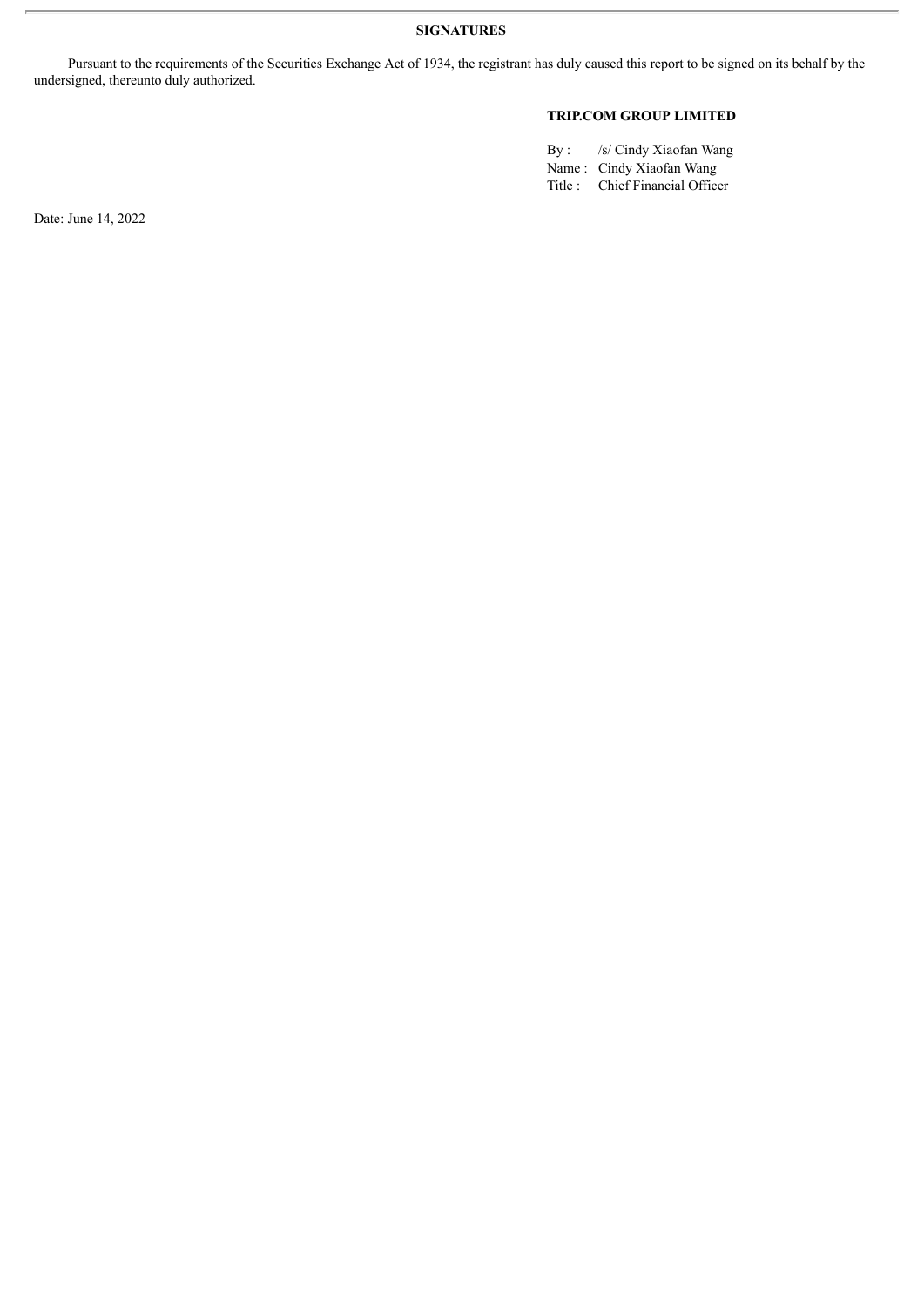Hong Kong Exchanges and Clearing Limited and The Stock Exchange of Hong Kong Limited (the "Hong Kong Stock Exchange") take no responsibility for the contents of this announcement, make no representation as to its accuracy or completeness and expressly disclaim any liability whatsoever for any loss howsoever arising from or in reliance upon the whole or any part of the contents of this announcement.





**Trip.com Group Limited** 攜程集團有限公司 *(incorporated in the Cayman Islands with limited liability)* **(Stock Code: 9961)**

#### **DATE OF AUDIT COMMITTEE MEETING AND ANNOUNCEMENT DATE OF FIRST QUARTER OF 2022 RESULTS**

The audit committee of the board of directors of Trip.com Group Limited (the "**Company**") will hold a meeting on Friday, June 24, 2022 (Shanghai/Hong Kong time) for the purposes of, among others, approving the Company's first quarter of 2022 results (the "**Results**") and its publication.

The Company will announce the Results on Tuesday, June 28, 2022 (Shanghai/Hong Kong time), before the trading hours of the Hong Kong Stock Exchange.

The Company's management team will host a conference call at 8:00 PM U.S. Eastern Time on June 27, 2022 (or 8:00 AM on June 28, 2022 in the Shanghai/Hong Kong Time) following the announcement.

The conference call will be available on Webcast live and replay at: http://investors.trip.com. The call will be archived for twelve months at this website.

All participants must pre-register to join this conference call using the Participant Registration link below: https://s1.c-conf.com/diamondpass/10022620-VWCVi9.html.

Upon registration, each participant will receive details for this conference call, including dial- in numbers, passcode and a unique access PIN. To join the conference, please dial the number provided, enter the passcode, followed by your PIN, and you will join the conference instantly.

A telephone replay of the call will be available after the conclusion of the conference call until July 5, 2022.